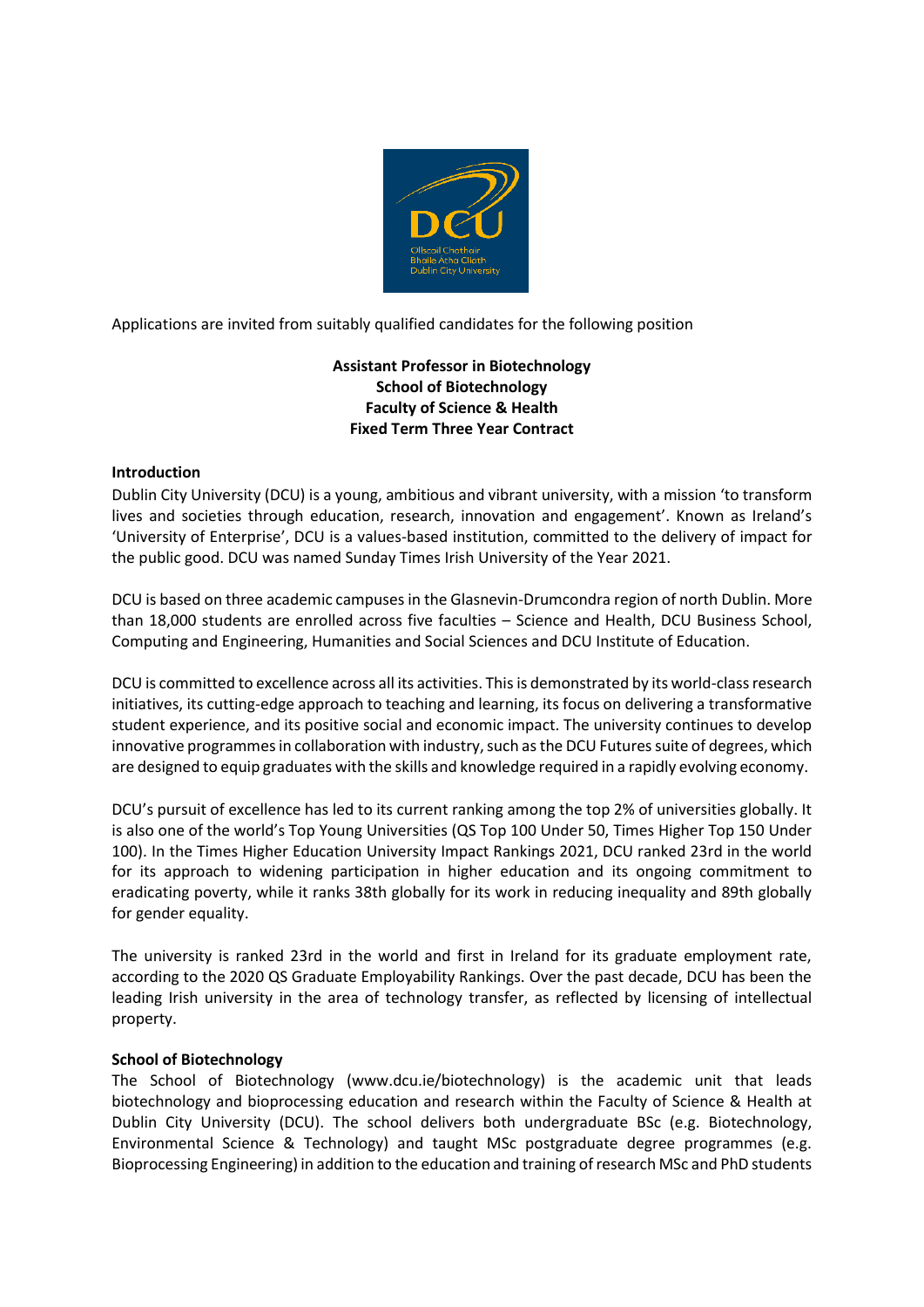under its structured PhD programme, BioTranslate. It is an active centre of basic, applied and multidisciplinary research, supporting clusters of intersecting research themes which link closely with the School's teaching programs. The School has recently invested in upgrading its Bioprocessing Engineering infrastructure and is now home to the Microbial Bioprocessing Facility (MBF), a facility that is equipped with the most modern pilot scale bioreactors in Ireland. Fully automated bioreactors range in size from 3.7 L to 150 L. All Bioprocess Engineering laboratory modules are taught within this facility which is rapidly becoming the "go-to" location for bioprocess engineering teaching, industrial training in process analytical technology (PAT), industrial product development and brewing.

## **Relationships**

Reporting to the Head of School, the appointee will work closely with other colleagues, the Teaching Convenor/Associate Dean of Teaching and Learning and industry partners. Building positive relationships with professional support staff and technical and pedagogy specialists and engagement with key stakeholders within and outside of DCU is an important part of this role.

#### **The Role**

The individual appointed will be expected to support the school, especially the bioprocess engineering team, as the school enters a period of expansion in its programmes. Within this role, the following will be prioritised:

- Teaching existing lecture modules in transport processes, bioreaction engineering, and downstream processing, especially membrane separations
- Contributing to the teaching of bioprocess engineering laboratory modules in the Microbial Bioprocessing Facility
- Working with the bioprocess engineering team to the development of new modules for the new BSc in Bioprocessing
- Undergoing training in novel pedagogies such as Challenge Based Learning

The role includes teaching, supervision of laboratory sessions, student mentoring and supervision of taught projects and research.

#### **Duties and Responsibilities**

Please refer to the job description for a list of duties and responsibilities associated with this role.

#### **Applicant Requirements**

- Applicants must hold an honours degree in biochemical/bioprocess engineering, biotechnology or a related discipline, as well as a PhD in Chemical/Bioprocess Engineering with a track record of research in microbial bioprocessing that includes corresponding and senior/first author publications and/or significant experience of working in an industrial microbial bioprocessing environment.
- A flexible, growth mindset with a strong willingness to teach outside their specialist area.
- Familiarity with digital learning tools and strong computational skills.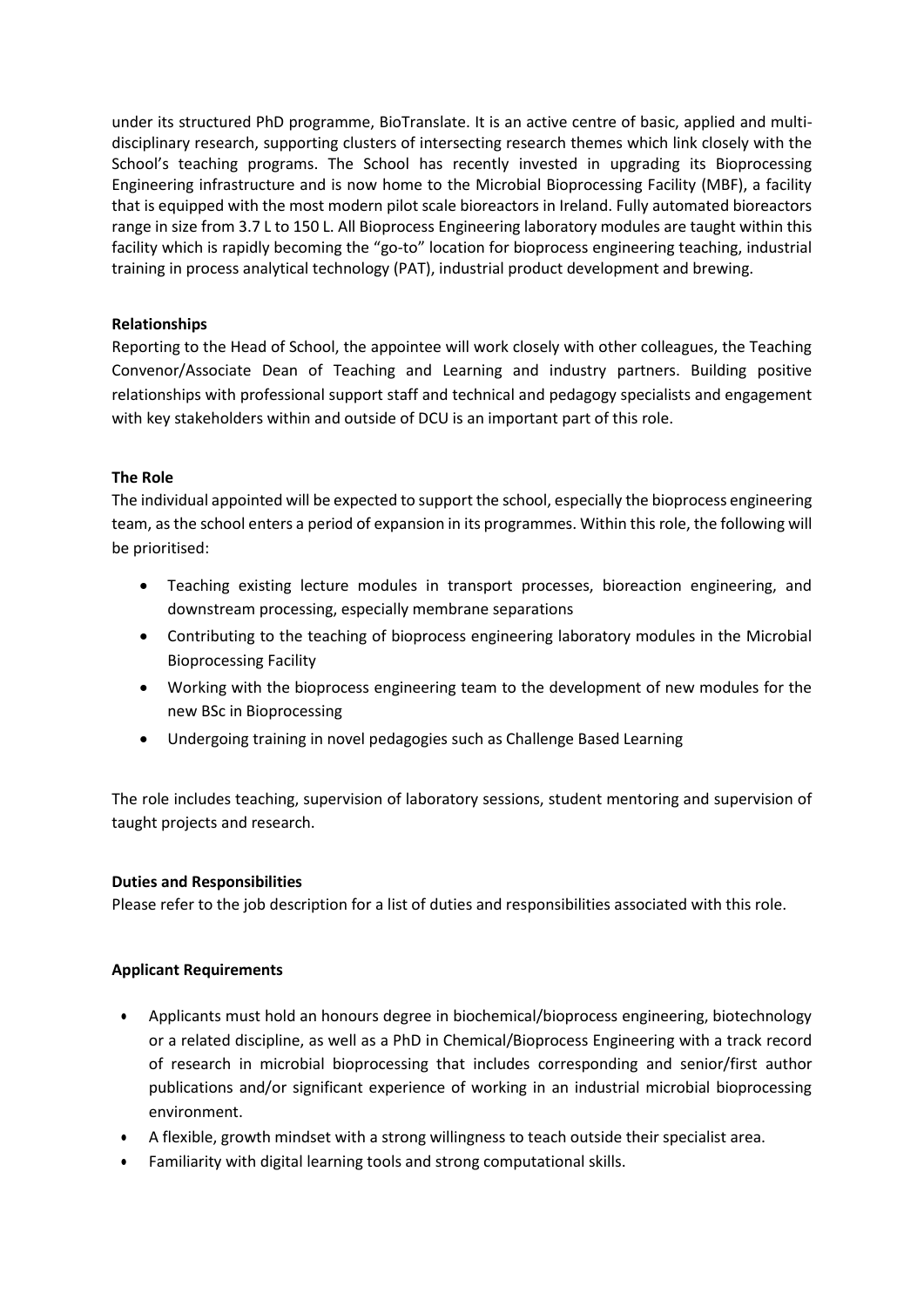- Experience in high quality university-level teaching (Level 8 and/or 9).
- Experience of module design in both theory and laboratory contexts is highly desirable.
- Have a current research profile that demonstrates a pathway to future research independence such as Fellowship, Co-Investigator, Collaborator and/or Principal Investigator grant applications to date.
- Have excellent interpersonal and communication skills consistent with the highest quality of teaching and learning, along with evidence of successful teamwork and a collegial approach.
- Ensure objectives are met across the lifecycle of the project, including the developing, delivering and monitoring of academic programmes / microcredentials / specific projects.
- Provide leadership, guidance and identified points of escalation for issues and challenges.
- Provide expert advice and support to the programme / projects administration enable effective decision making and achievement of outcomes.
- Deliver strategic change with peers and senior internal staff through a combination of project and business-as-usual activity; balancing competing priorities within resources.
- Support governance and programme/project committee requirements by working closely with steering committees, programme management team and/or external institution leads.
- Provide reporting to the programme management team and steering committees, engaging with financial management and oversight of the project in line with HCI terms and conditions and participate in institutional or project audits

# **Mandatory Training**

The post holder will be required to undertake the following mandatory training: Orientation, GDPR and Compliance. Other training may need to be undertaken when required.

#### **Salary Scale:**

Assistant Professor (Above bar) €54,163 - €86,182\*

*\*Appointment will be commensurate with qualifications and experience, and will be made on the appropriate point of the relevant salary scale in line with current Government pay policy.*

**Closing date: Wednesday 1st June 2022**

**For more information on DCU and our benefits, please visit** [Why work](https://www.dcu.ie/hr/why-work-dcu) at DCU?

**Informal Enquiries in relation to this role should be directed to:** Professor Paul A Cahill, Head of School of Biotechnology, Dublin City University, Dublin 9. Email [paul.cahill@dcu.ie](mailto:paul.cahill@dcu.ie)

#### *Do not send applications to this address. Instead, apply using the procedure set out below*

## **Application Procedure:**

Application forms are available from the DCU Current Vacancies website at <https://www.dcu.ie/hr/vacancies-current-vacancies-external-applicants> (external applicants)

Applications should be submitted by e-mail with your completed application form to [hr.applications@dcu.ie](mailto:hr.applications@dcu.ie)